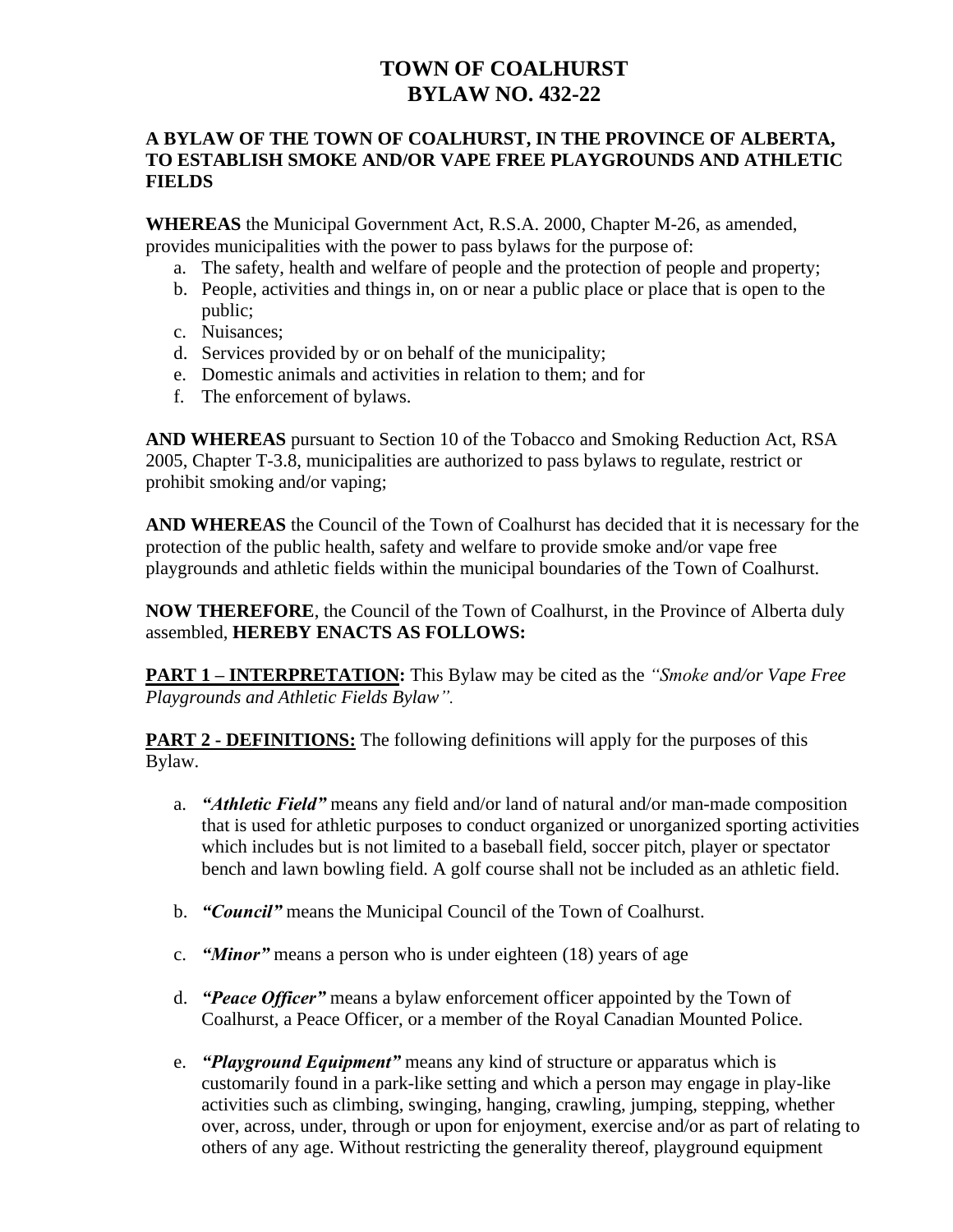includes swings, slides, climbing apparatus, and municipally-owned swimming pools, outdoor water parks, and outdoor ice skating surfaces. Playground equipment does not include facilities for walking and biking trails, park fences, trees, a picnic table, bridge, or gazebo.

- f. *"Residence"* means a place used by a person as a permanent private dwelling or a temporary residence, including any structure or land adjacent to the private dwelling or temporary residence that is used for the convenience or enjoyment of the occupants of the dwelling.
- g. *"Smoke or Smoking, Vape or Vaping"* means to inhale, exhale, burn, or have control over a lighted cigarette, cigar, pipe, hookah pipe, or other lighted or heated device or apparatus designed to burn or heat tobacco, cannabis, shisha or any other weed or substance for the purpose of inhaling or tasting its emissions.
- h. *"Temporary Residence"* means:
	- i. A place that is used by a traveller in respect of which the traveller pays a fee;
	- ii. A tent that is set up in an area where overnight camping is legally permitted; and
	- iii. A motor home or other vehicle that is parked in an area that is not a highway or road and where overnight camping is legally permitted.
- i. *"Tobacco Product"* means a product composed in whole or in part of tobacco, including tobacco leaves and any extract of tobacco leaves, but does not include any product for use in nicotine replacement therapy.
- j. *"Town"* means the Town of Coalhurst.
- h. *"Violation Ticket"* has the same meaning as the Provincial Offences Procedure Act, RSA 2000, Chapter P-34, as amended or repealed and replaced from time to time.

# **PART 3 - PROHIBITION**

- a. Notwithstanding Section (b), no person shall smoke or vape within a fifteen (15) metre, approximately fifty (50) foot, radius of any playground equipment or athletic field.
- b. Nothing in this Bylaw shall prohibit a person from smoking or vaping in a residence.

# **PART 4 – ENFORCEMENT**

- a. A Peace Officer may issue a Violation Ticket pursuant to Part 2 of the Provincial Offences Procedure Act to any person who the Peace Officer has reasonable and probable grounds to believe has contravened Part 3, Section (a) of this Bylaw.
- b. If a Violation Ticket is issued in respect of an offence, the Violation Ticket may:
	- i. Specify the fine amount established by this Bylaw for the offence; or
	- ii. Require a person to appear in court without the alternative of making a voluntary payment if the Peace Officer believes that such appearance is in the public interest.